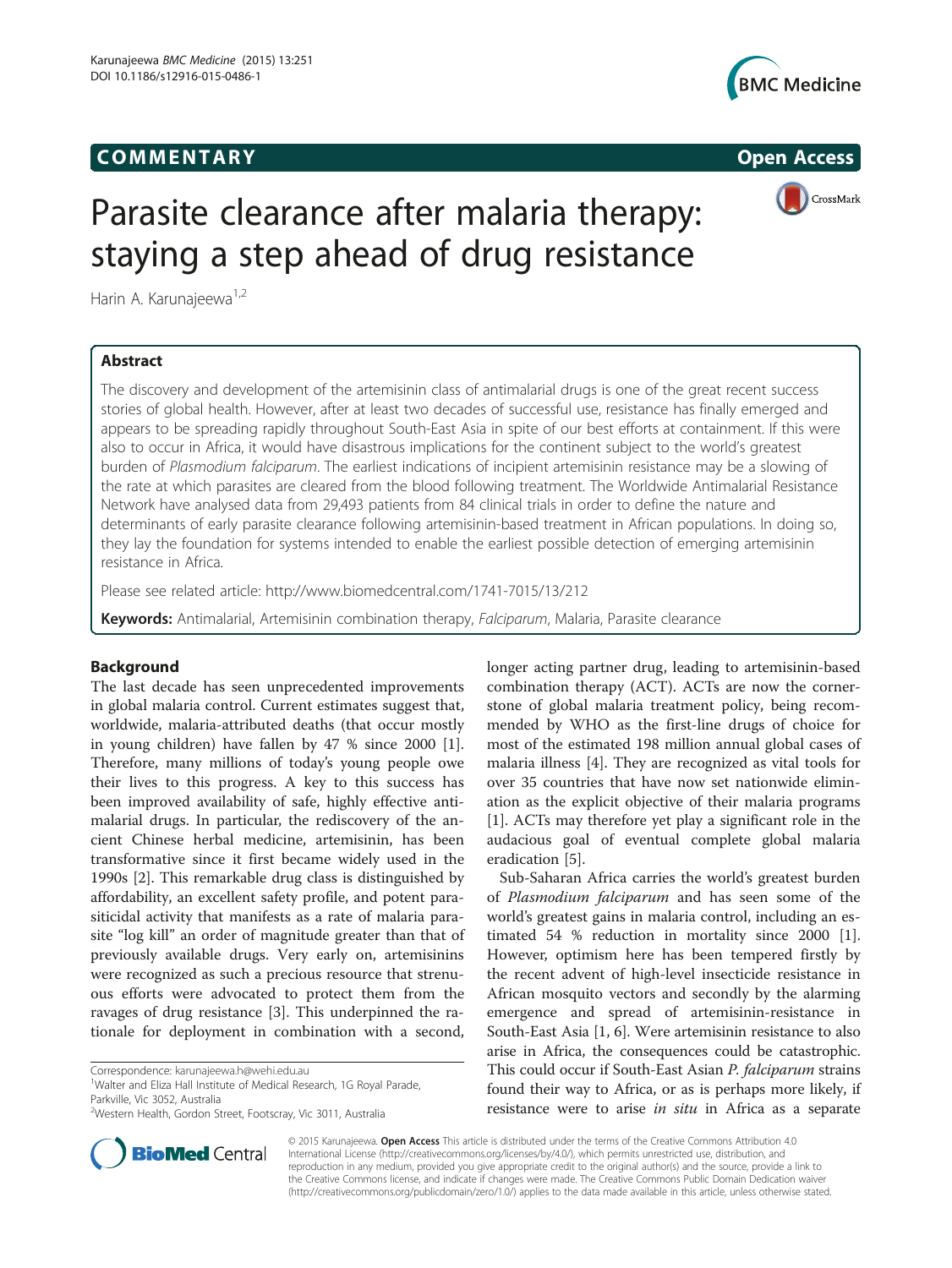independent event. The lessons from South-East Asia are sobering. Delayed early parasite clearance was first reported in the Pailin region of Western Cambodia in 2008 [[7\]](#page-2-0). By 2014, gene mutations associated with this resistant phenotype were already present in five South-East Asian countries and appeared close to encroaching on the Indian sub-continent [[6](#page-2-0)]. Resistance has also now developed in ACT partner drugs, presumably because they effectively became unprotected monotherapies once the artemisinin component had been compromised [[8, 9](#page-2-0)]. This has occurred despite unprecedented levels of international financial assistance being mobilized to attempt to contain the spread of resistance from as early as 2008. Robust mechanisms for early detection and prompt response are necessary to avert such a scenario unfolding in Africa.

### Early detection of antimalarial drug-resistance

Early detection of drug resistance in malaria is problematic. In vitro parasite culture-based assays are generally poorly predictive of in vivo drug susceptibility phenotype, especially for the artemisinin derivatives. An exception is a "ring stage assay" used to characterize the South-East Asian artemisinin-resistant phenotype [\[10](#page-2-0)]. However, future foci of artemisinin resistance may arise through alternative, as yet unknown, biological pathways so may not be amenable to detection using this assay, nor to molecular methods for detecting associated mutations in the Kelch-13 propeller gene [\[11\]](#page-2-0). Therefore, in the foreseeable future, early detection of future foci of artemisinin resistance will probably still rely on "oldfashioned" methods of characterizing drug susceptibility by post-treatment clinical evaluation. The South-East Asian experience demonstrates the importance of early parasite clearance as the earliest sign of incipient artemisinin resistance (Fig. 1).

#### Methods for measuring parasite clearance

Many methods have been used to define parasite clearance kinetics in the clinical trial setting. These include the time taken for parasitemia to become undetectable by microscopy (parasite clearance time), to decline by 50 % or 90 % of baseline and applying mathematical equations to define the slope of the parasite clearance curve [\[12](#page-2-0), [13](#page-3-0)]. However, these all rely on very frequent (e.g. every 4 hours) blood slide microscopy and are impractical to implement in the field. By contrast, defining the proportion of a population sample with microscopically detectable parasitemia (the parasite positivity rate; PPR) at a given time is a more practical, albeit less sensitive index. The current WHO standardized 28-day protocol for in vivo evaluation of treatment response requires microscopy at days 2 and 3, and therefore these are especially feasible times to measure the PPR [\[14](#page-3-0)]. The approach adopted by the Worldwide Antimalarial



resistance. This hypothetical example shows how the parasite clearance curve might change as drug resistance progressively compromises an artemisinin-based combination therapy (ACT). Parasite clearance curves are shown for fully sensitive (blue), early resistance (green), established resistance (orange), and advanced resistance (red) scenarios. The earliest event in the progression of resistance is delayed early parasite clearance – but drug activity may still be sufficient to clear the total body parasite burden and achieve cure. As resistance becomes established, initial parasite killing may be sufficient for parasitemia to fall below the threshold of microscopic detectability (dashed line) but not to eliminate the entire body parasite burden – leading to recrudescence and late treatment failure. Complete failure to clear parasites (early treatment failure) will only occur once resistance to both drugs in an ACT combination has become very advanced

Resistance Network (WWARN) investigators therefore represents a pragmatic strategy, well-suited to future operational deployment.

### Factors that influence parasite clearance

Figure [2](#page-2-0) shows how PPR will be dependent on two main factors, namely (1) how high the total body parasite burden is prior to treatment and (2) the rate of parasite clearance. Unfortunately, the relationship between parasite clearance rate and drug-resistance may be confounded by factors other than parasite drug-susceptibility. These include pharmacologic factors (including pharmacokinetic variability and patient non-compliance) and host factors, specifically pre-existing malaria-specific immunity that can augment parasite killing. In a research article published in BMC Medicine [[15](#page-3-0)], the WWARN investigators identify a number of factors associated with the PPR at day 3, many of which (age, fever, severe anaemia, and low transmission settings) probably represent separate proxies for malaria-specific immunity. The gradual acquisition of malaria immunity following repeated infections mean that, in high transmission settings, population immunity is higher so parasite clearance should be more rapid. The clinico-epidemiologic context should therefore be considered when determining the all-important threshold values for triggering a more intensive investigative response. The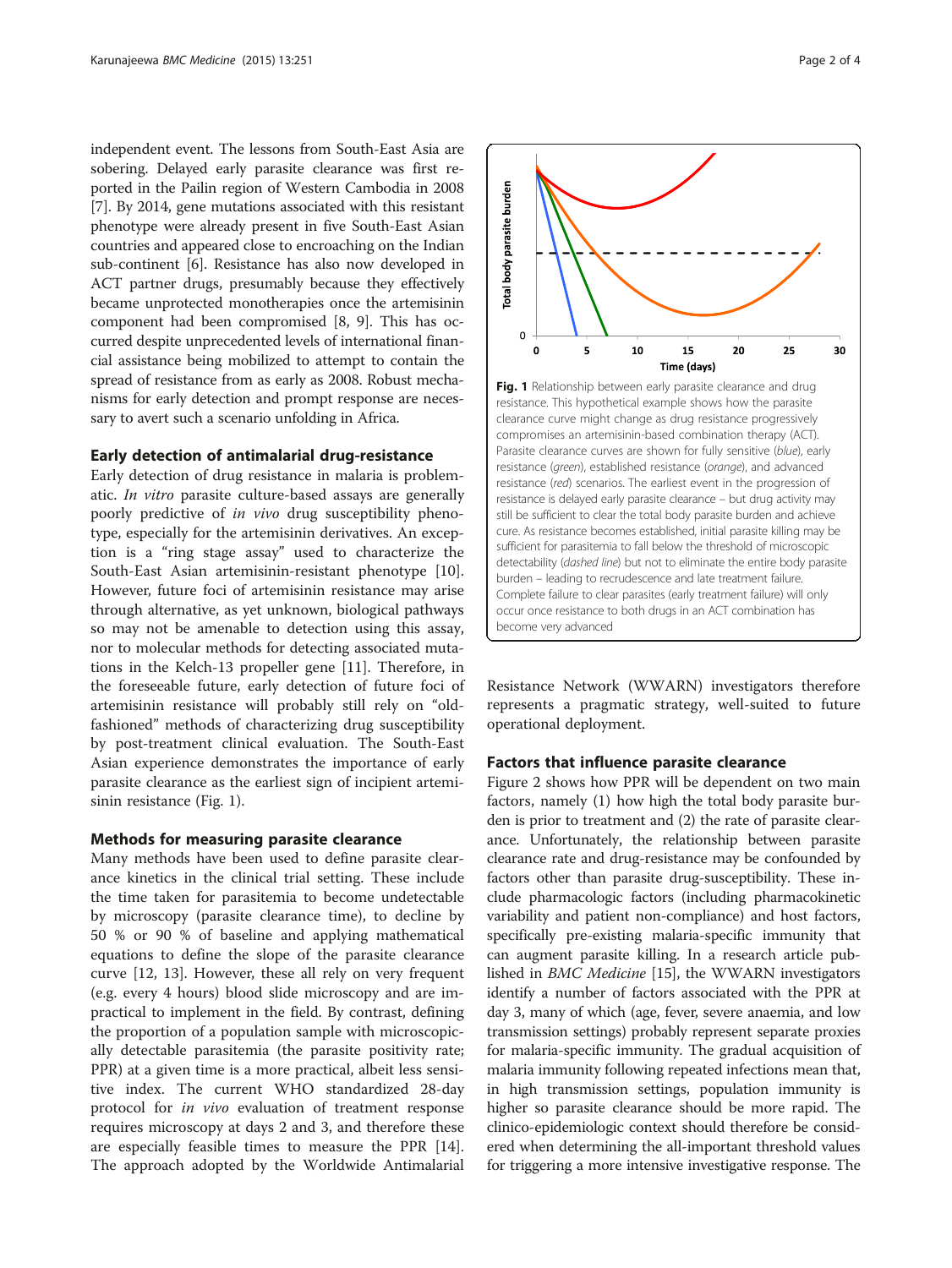<span id="page-2-0"></span>

population with detectable parasitemia 3 days following treatment initiation. Therefore, for each individual, it reflects a binary outcome according to whether the X-intercept of the parasite clearance curve (also defined as the parasite clearance time) occurs before or after day 3 (dashed line). Whether this occurs or not will depend on the Y intercept (P: the parasite density at treatment commencement) and the gradient of the parasite clearance curve (k: the rate at which parasites are cleared). k will be determined by intrinsic parasite sensitivity (and therefore decrease when drug resistance develops) but may also be affected by pharmacological (e.g. pharmacokinetic variability) and host factors (acquired malaria-specific immunity will augment parasite killing and therefore increase the gradient)

authors make an excellent case that existing WHOrecommended thresholds may be insufficiently sensitive for this purpose if applied in high transmission settings in Africa, risking the delayed identification of future new foci of artemisinin resistance.

# Conclusions

As the modern global malaria eradication agenda continues to gain momentum, we are likely to see even more intense malaria control activities that aim to capitalize on recent successes. Increased antimalarial drug use as part of these efforts could see P. falciparum in Africa subject to the highest levels of selective pressure in its entire evolutionary history. It seems prudent, therefore, to consider the prospects of artemisinin resistance in Africa as a matter of "when" rather than "if". The data presented by the WWARN investigators provides some reassurance that this spectre is not yet upon us. However, some included studies were conducted as early as 1999 and it is possible that, somewhere in Africa, events have already overtaken these data. Others have warned against over-reliance on parasite clearance for detecting drug resistance, noting that, because malaria-specific immunity has such a large effect on parasite clearance, it may "mask" any changes due to

drug resistance from being discernible, making parasite clearance metrics insensitive surrogates for drug resistance [[16\]](#page-3-0). Nonetheless, the work of the WWARN group represents an impressive effort in international collaboration and has laid the foundations for a global early warning system designed to detect early signs of artemisinin resistance using a simple, easily defined parameter that can be generated by existing operational protocols. We can only hope that the next time artemisinin resistance arises, we can lock the stable door before the horse has a chance to bolt.

#### Abbreviations

ACT: Artemisinin-based combination therapy; PPR: Parasite positivity rate; WWARN: Worldwide Antimalarial Resistance Network.

#### Competing interests

The author has previously contributed data and co-authored publications as part of the Worldwide Antimalarial Resistance Network (WWARN).

#### Acknowledgements

The author is supported by the Australian National Health and Medical Research Council (Career Development Fellowship).

#### Received: 11 September 2015 Accepted: 11 September 2015 Published online: 02 October 2015

#### References

- 1. World Health Organization. World Malaria Report 2014. Geneva: WHO; 2014. [http://www.who.int/malaria/publications/world\\_malaria\\_report\\_2014/en/](http://www.who.int/malaria/publications/world_malaria_report_2014/en/).
- 2. Karunajeewa HK. Artemisinins: artemisinin, dihydroartemisinin, artemether and artesunate. In: Staines H, Krishna S, editors. Treatment and prevention of malaria antimalarial drug chemistry, action and use, vol. 1. 1st ed. Basel: Springer; 2012. p. 157–80.
- White NJ, Nosten F, Looareesuwan S, Watkins WM, Marsh K, Snow RW, et al. Averting a malaria disaster. Lancet. 1999;353:1965–7.
- 4. World Health Organization. Guidelines for the treatment of malaria. Third edition. Geneva: WHO; 2015. [http://www.who.int/malaria/publications/atoz/](http://www.who.int/malaria/publications/atoz/9789241549127/en/) [9789241549127/en/](http://www.who.int/malaria/publications/atoz/9789241549127/en/).
- 5. Alonso PL, Brown G, Arevalo-Herrera M, Binka F, Chitnis C, Collins F, et al. A research agenda to underpin malaria eradication. PLoS Med. 2011;8, e1000406.
- 6. Ashley EA, Dhorda M, Fairhurst RM, Amaratunga C, Lim P, Suon S, et al. Spread of artemisinin resistance in Plasmodium falciparum malaria. N Engl J Med. 2014;371:411–23.
- 7. Noedl H, Se Y, Schaecher K, Smith BL, Socheat D, Fukuda MM. Evidence of artemisinin-resistant malaria in western Cambodia. N Engl J Med. 2008;359:2619–20.
- 8. Chaorattanakawee S, Saunders DL, Sea D, Chanarat N, Yingyuen K, Sundrakes S, et al. Ex vivo drug susceptibility testing and molecular profiling of clinical plasmodium falciparum isolates from Cambodia from 2008 to 2013 suggest emerging piperaquine resistance. Antimicrob Agents Chemother. 2015;59:4631–43.
- 9. Spring MD, Lin JT, Manning JE, Vanachayangkul P, Somethy S, Bun R, et al. Dihydroartemisinin-piperaquine failure associated with a triple mutant including kelch13 C580Y in Cambodia: an observational cohort study. Lancet Infect Dis. 2015;15:683–91.
- 10. Witkowski B, Amaratunga C, Khim N, Sreng S, Chim P, Kim S, et al. Novel phenotypic assays for the detection of artemisinin-resistant Plasmodium falciparum malaria in Cambodia: in-vitro and ex-vivo drug-response studies. Lancet Infect Dis. 2013;13:1043–9.
- 11. Ariey F, Witkowski B, Amaratunga C, Beghain J, Langlois AC, Khim N, et al. A molecular marker of artemisinin-resistant Plasmodium falciparum malaria. Nature. 2014;505:50–5.
- 12. Flegg JA, Guerin PJ, White NJ, Stepniewska K. Standardizing the measurement of parasite clearance in falciparum malaria: the parasite clearance estimator. Malar J. 2011;10:339.